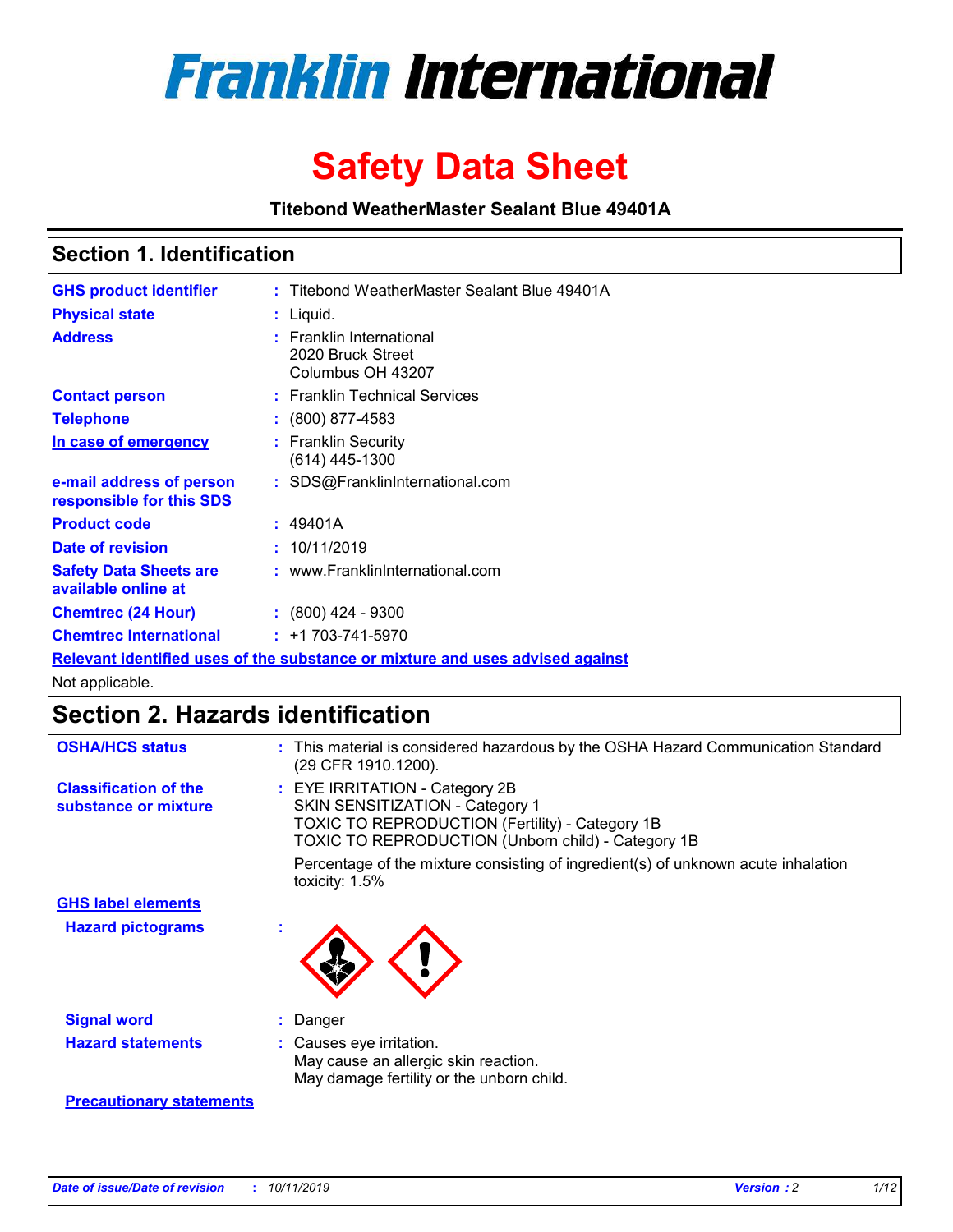## **Section 2. Hazards identification**

| <b>Prevention</b>                          | : Obtain special instructions before use. Do not handle until all safety precautions have<br>been read and understood. Wear protective gloves. Wear eye or face protection.<br>Wear protective clothing. Avoid breathing vapor. Wash hands thoroughly after handling.<br>Contaminated work clothing must not be allowed out of the workplace.                                                        |
|--------------------------------------------|------------------------------------------------------------------------------------------------------------------------------------------------------------------------------------------------------------------------------------------------------------------------------------------------------------------------------------------------------------------------------------------------------|
| <b>Response</b>                            | : IF exposed or concerned: Get medical attention. IF ON SKIN: Wash with plenty of<br>soap and water. Wash contaminated clothing before reuse. If skin irritation or rash<br>occurs: Get medical attention. IF IN EYES: Rinse cautiously with water for several<br>minutes. Remove contact lenses, if present and easy to do. Continue rinsing. If eye<br>irritation persists: Get medical attention. |
| <b>Storage</b>                             | : Store locked up.                                                                                                                                                                                                                                                                                                                                                                                   |
| <b>Disposal</b>                            | : Dispose of contents and container in accordance with all local, regional, national and<br>international regulations.                                                                                                                                                                                                                                                                               |
| <b>Hazards not otherwise</b><br>classified | : Product generates methanol during cure.                                                                                                                                                                                                                                                                                                                                                            |
|                                            |                                                                                                                                                                                                                                                                                                                                                                                                      |

## **Section 3. Composition/information on ingredients**

| <b>Substance/mixture</b><br>Mixture                  |               |                     |
|------------------------------------------------------|---------------|---------------------|
| <b>Ingredient name</b>                               | $\frac{9}{6}$ | <b>CAS number</b>   |
| 3-aminopropyltriethoxysilane<br>Dibutyltin dilaurate | ≤3<br>≤0.3    | 919-30-2<br>77-58-7 |

Any concentration shown as a range is to protect confidentiality or is due to batch variation.

**There are no additional ingredients present which, within the current knowledge of the supplier and in the concentrations applicable, are classified as hazardous to health or the environment and hence require reporting in this section.**

**Occupational exposure limits, if available, are listed in Section 8.**

## **Section 4. First aid measures**

| <b>Description of necessary first aid measures</b> |                                                                                                                                                                                                                                                                                                                                                                                                                                                                                                                                                                                                                                                                                                                                                                           |  |  |  |
|----------------------------------------------------|---------------------------------------------------------------------------------------------------------------------------------------------------------------------------------------------------------------------------------------------------------------------------------------------------------------------------------------------------------------------------------------------------------------------------------------------------------------------------------------------------------------------------------------------------------------------------------------------------------------------------------------------------------------------------------------------------------------------------------------------------------------------------|--|--|--|
| <b>Eye contact</b>                                 | : Immediately flush eyes with plenty of water, occasionally lifting the upper and lower<br>eyelids. Check for and remove any contact lenses. Continue to rinse for at least 10<br>minutes. If irritation persists, get medical attention.                                                                                                                                                                                                                                                                                                                                                                                                                                                                                                                                 |  |  |  |
| <b>Inhalation</b>                                  | : Remove victim to fresh air and keep at rest in a position comfortable for breathing. If<br>not breathing, if breathing is irregular or if respiratory arrest occurs, provide artificial<br>respiration or oxygen by trained personnel. It may be dangerous to the person providing<br>aid to give mouth-to-mouth resuscitation. Get medical attention. If unconscious, place<br>in recovery position and get medical attention immediately. Maintain an open airway.<br>Loosen tight clothing such as a collar, tie, belt or waistband. In case of inhalation of<br>decomposition products in a fire, symptoms may be delayed. The exposed person may<br>need to be kept under medical surveillance for 48 hours.                                                       |  |  |  |
| <b>Skin contact</b>                                | : Wash with plenty of soap and water. Remove contaminated clothing and shoes. Wash<br>contaminated clothing thoroughly with water before removing it, or wear gloves.<br>Continue to rinse for at least 10 minutes. Get medical attention. In the event of any<br>complaints or symptoms, avoid further exposure. Wash clothing before reuse. Clean<br>shoes thoroughly before reuse.                                                                                                                                                                                                                                                                                                                                                                                     |  |  |  |
| <b>Ingestion</b>                                   | : Wash out mouth with water. Remove dentures if any. Remove victim to fresh air and<br>keep at rest in a position comfortable for breathing. If material has been swallowed and<br>the exposed person is conscious, give small quantities of water to drink. Stop if the<br>exposed person feels sick as vomiting may be dangerous. Do not induce vomiting<br>unless directed to do so by medical personnel. If vomiting occurs, the head should be<br>kept low so that vomit does not enter the lungs. Get medical attention. Never give<br>anything by mouth to an unconscious person. If unconscious, place in recovery position<br>and get medical attention immediately. Maintain an open airway. Loosen tight clothing<br>such as a collar, tie, belt or waistband. |  |  |  |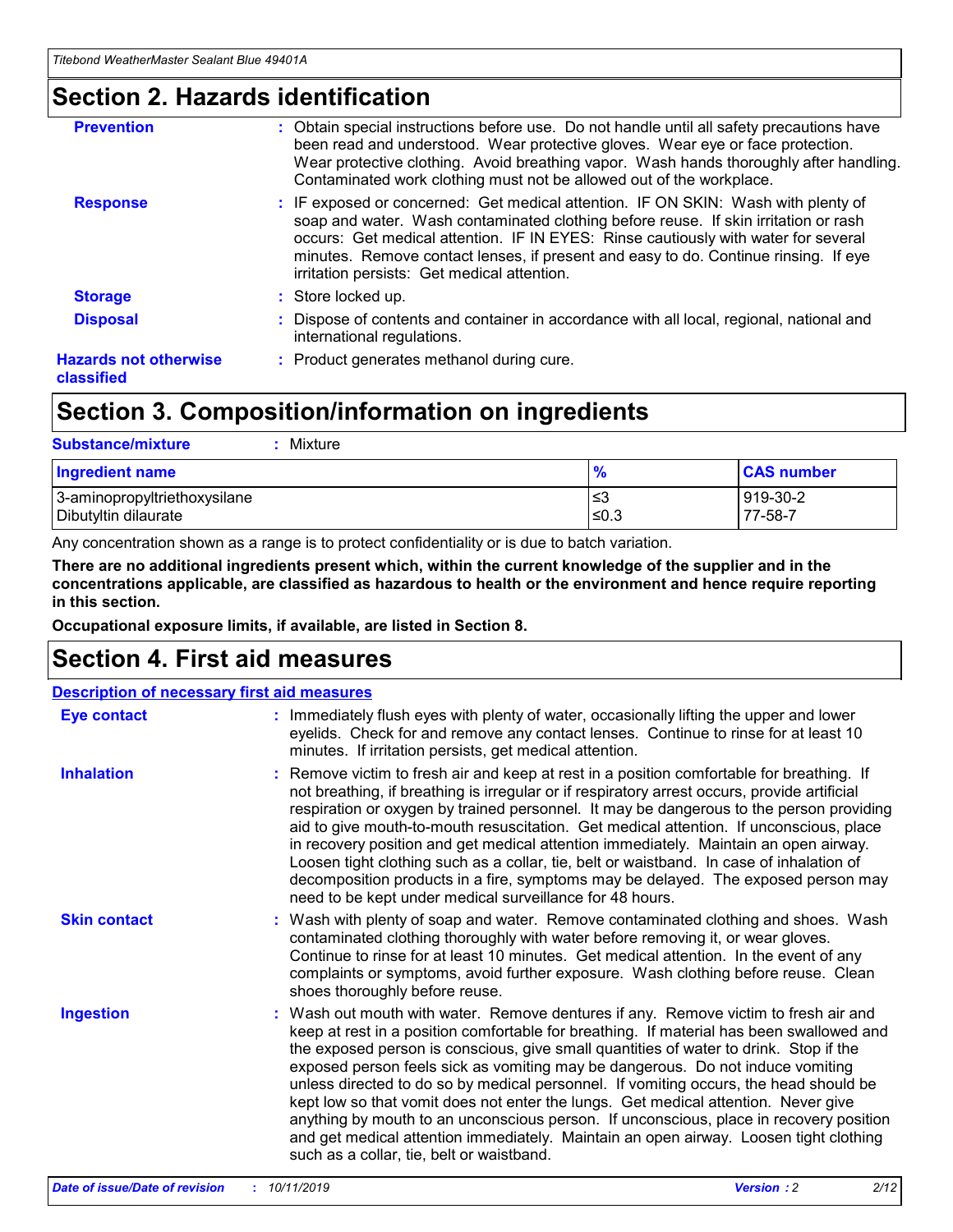## **Section 4. First aid measures**

| Most important symptoms/effects, acute and delayed |  |                                                                                                                                                                                                                                                                                                                                                                                                                 |  |
|----------------------------------------------------|--|-----------------------------------------------------------------------------------------------------------------------------------------------------------------------------------------------------------------------------------------------------------------------------------------------------------------------------------------------------------------------------------------------------------------|--|
| <b>Potential acute health effects</b>              |  |                                                                                                                                                                                                                                                                                                                                                                                                                 |  |
| <b>Eye contact</b>                                 |  | : May cause eye irritation.                                                                                                                                                                                                                                                                                                                                                                                     |  |
| <b>Inhalation</b>                                  |  | : No known significant effects or critical hazards.                                                                                                                                                                                                                                                                                                                                                             |  |
| <b>Skin contact</b>                                |  | : May cause skin irritation.                                                                                                                                                                                                                                                                                                                                                                                    |  |
| <b>Ingestion</b>                                   |  | : No known significant effects or critical hazards.                                                                                                                                                                                                                                                                                                                                                             |  |
| <b>Over-exposure signs/symptoms</b>                |  |                                                                                                                                                                                                                                                                                                                                                                                                                 |  |
| <b>Eye contact</b>                                 |  | : Adverse symptoms may include the following:<br>irritation<br>watering<br>redness                                                                                                                                                                                                                                                                                                                              |  |
| <b>Inhalation</b>                                  |  | : Adverse symptoms may include the following:<br>reduced fetal weight<br>increase in fetal deaths<br>skeletal malformations                                                                                                                                                                                                                                                                                     |  |
| <b>Skin contact</b>                                |  | : Adverse symptoms may include the following:<br>irritation<br>redness<br>reduced fetal weight<br>increase in fetal deaths<br>skeletal malformations                                                                                                                                                                                                                                                            |  |
| <b>Ingestion</b>                                   |  | : Adverse symptoms may include the following:<br>reduced fetal weight<br>increase in fetal deaths<br>skeletal malformations                                                                                                                                                                                                                                                                                     |  |
|                                                    |  | <b>Indication of immediate medical attention and special treatment needed, if necessary</b>                                                                                                                                                                                                                                                                                                                     |  |
| <b>Notes to physician</b>                          |  | : In case of inhalation of decomposition products in a fire, symptoms may be delayed.<br>The exposed person may need to be kept under medical surveillance for 48 hours.                                                                                                                                                                                                                                        |  |
| <b>Specific treatments</b>                         |  | : No specific treatment.                                                                                                                                                                                                                                                                                                                                                                                        |  |
| <b>Protection of first-aiders</b>                  |  | : No action shall be taken involving any personal risk or without suitable training. If it is<br>suspected that fumes are still present, the rescuer should wear an appropriate mask or<br>self-contained breathing apparatus. It may be dangerous to the person providing aid to<br>give mouth-to-mouth resuscitation. Wash contaminated clothing thoroughly with water<br>before removing it, or wear gloves. |  |

**See toxicological information (Section 11)**

## **Section 5. Fire-fighting measures**

| <b>Extinguishing media</b>                             |                                                                                                                                                                                                     |
|--------------------------------------------------------|-----------------------------------------------------------------------------------------------------------------------------------------------------------------------------------------------------|
| <b>Suitable extinguishing</b><br>media                 | : Use an extinguishing agent suitable for the surrounding fire.                                                                                                                                     |
| <b>Unsuitable extinguishing</b><br>media               | : None known.                                                                                                                                                                                       |
| <b>Specific hazards arising</b><br>from the chemical   | : In a fire or if heated, a pressure increase will occur and the container may burst.                                                                                                               |
| <b>Hazardous thermal</b><br>decomposition products     | : Decomposition products may include the following materials:<br>carbon dioxide<br>carbon monoxide<br>nitrogen oxides<br>metal oxide/oxides                                                         |
| <b>Special protective actions</b><br>for fire-fighters | : Promptly isolate the scene by removing all persons from the vicinity of the incident if<br>there is a fire. No action shall be taken involving any personal risk or without suitable<br>training. |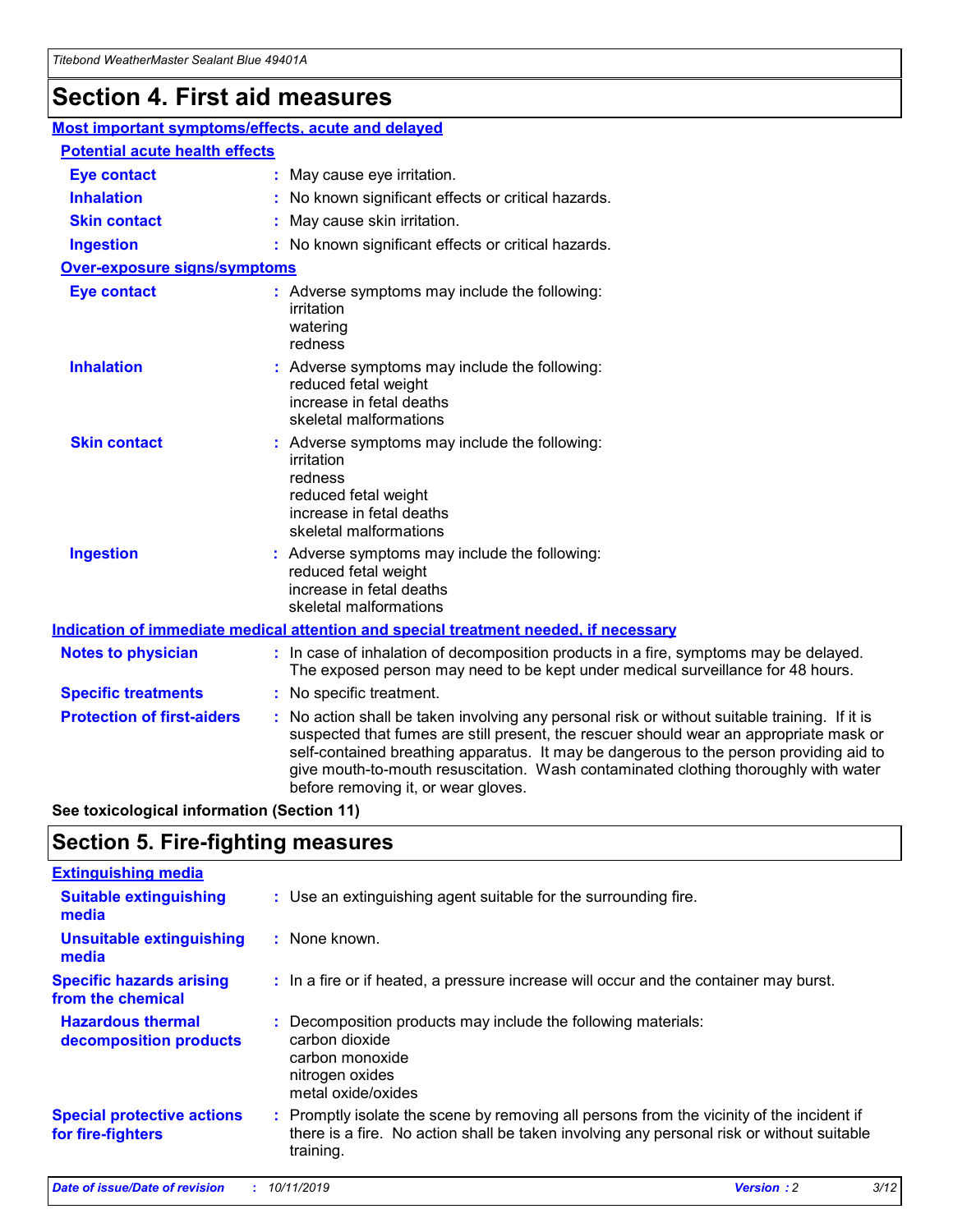## **Section 5. Fire-fighting measures**

**Special protective equipment for fire-fighters** Fire-fighters should wear appropriate protective equipment and self-contained breathing **:** apparatus (SCBA) with a full face-piece operated in positive pressure mode.

## **Section 6. Accidental release measures**

### **Personal precautions, protective equipment and emergency procedures**

| For non-emergency<br>personnel                               | : No action shall be taken involving any personal risk or without suitable training.<br>Evacuate surrounding areas. Keep unnecessary and unprotected personnel from<br>entering. Do not touch or walk through spilled material. Avoid breathing vapor or mist.<br>Provide adequate ventilation. Wear appropriate respirator when ventilation is<br>inadequate. Put on appropriate personal protective equipment.                                                                                                                                                                                                                                                                                             |
|--------------------------------------------------------------|--------------------------------------------------------------------------------------------------------------------------------------------------------------------------------------------------------------------------------------------------------------------------------------------------------------------------------------------------------------------------------------------------------------------------------------------------------------------------------------------------------------------------------------------------------------------------------------------------------------------------------------------------------------------------------------------------------------|
| For emergency responders                                     | : If specialized clothing is required to deal with the spillage, take note of any information in<br>Section 8 on suitable and unsuitable materials. See also the information in "For non-<br>emergency personnel".                                                                                                                                                                                                                                                                                                                                                                                                                                                                                           |
| <b>Environmental precautions</b>                             | : Avoid dispersal of spilled material and runoff and contact with soil, waterways, drains<br>and sewers. Inform the relevant authorities if the product has caused environmental<br>pollution (sewers, waterways, soil or air).                                                                                                                                                                                                                                                                                                                                                                                                                                                                              |
| <b>Methods and materials for containment and cleaning up</b> |                                                                                                                                                                                                                                                                                                                                                                                                                                                                                                                                                                                                                                                                                                              |
| <b>Small spill</b>                                           | : Stop leak if without risk. Move containers from spill area. Dilute with water and mop up<br>if water-soluble. Alternatively, or if water-insoluble, absorb with an inert dry material and<br>place in an appropriate waste disposal container. Dispose of via a licensed waste<br>disposal contractor.                                                                                                                                                                                                                                                                                                                                                                                                     |
| <b>Large spill</b>                                           | : Stop leak if without risk. Move containers from spill area. Approach release from<br>upwind. Prevent entry into sewers, water courses, basements or confined areas. Wash<br>spillages into an effluent treatment plant or proceed as follows. Contain and collect<br>spillage with non-combustible, absorbent material e.g. sand, earth, vermiculite or<br>diatomaceous earth and place in container for disposal according to local regulations<br>(see Section 13). Dispose of via a licensed waste disposal contractor. Contaminated<br>absorbent material may pose the same hazard as the spilled product. Note: see<br>Section 1 for emergency contact information and Section 13 for waste disposal. |

## **Section 7. Handling and storage**

| <b>Precautions for safe handling</b>                                             |                                                                                                                                                                                                                                                                                                                                                                                                                                                                                                                                                                                                                                                                                                                                                                                                                                                  |
|----------------------------------------------------------------------------------|--------------------------------------------------------------------------------------------------------------------------------------------------------------------------------------------------------------------------------------------------------------------------------------------------------------------------------------------------------------------------------------------------------------------------------------------------------------------------------------------------------------------------------------------------------------------------------------------------------------------------------------------------------------------------------------------------------------------------------------------------------------------------------------------------------------------------------------------------|
| <b>Protective measures</b>                                                       | : Put on appropriate personal protective equipment (see Section 8). Persons with a<br>history of skin sensitization problems should not be employed in any process in which<br>this product is used. Avoid exposure - obtain special instructions before use. Avoid<br>exposure during pregnancy. Do not handle until all safety precautions have been read<br>and understood. Do not get in eyes or on skin or clothing. Do not ingest. Avoid<br>breathing vapor or mist. If during normal use the material presents a respiratory hazard,<br>use only with adequate ventilation or wear appropriate respirator. Keep in the original<br>container or an approved alternative made from a compatible material, kept tightly<br>closed when not in use. Empty containers retain product residue and can be hazardous.<br>Do not reuse container. |
| <b>Advice on general</b><br>occupational hygiene                                 | : Eating, drinking and smoking should be prohibited in areas where this material is<br>handled, stored and processed. Workers should wash hands and face before eating,<br>drinking and smoking. Remove contaminated clothing and protective equipment before<br>entering eating areas. See also Section 8 for additional information on hygiene<br>measures.                                                                                                                                                                                                                                                                                                                                                                                                                                                                                    |
| <b>Conditions for safe storage,</b><br>including any<br><b>incompatibilities</b> | Store between the following temperatures: 0 to 120 $\degree$ C (32 to 248 $\degree$ F). Store in<br>accordance with local regulations. Store in original container protected from direct<br>sunlight in a dry, cool and well-ventilated area, away from incompatible materials (see<br>Section 10) and food and drink. Store locked up. Keep container tightly closed and<br>sealed until ready for use. Containers that have been opened must be carefully<br>resealed and kept upright to prevent leakage. Do not store in unlabeled containers.<br>Use appropriate containment to avoid environmental contamination. See Section 10 for<br>incompatible materials before handling or use.                                                                                                                                                     |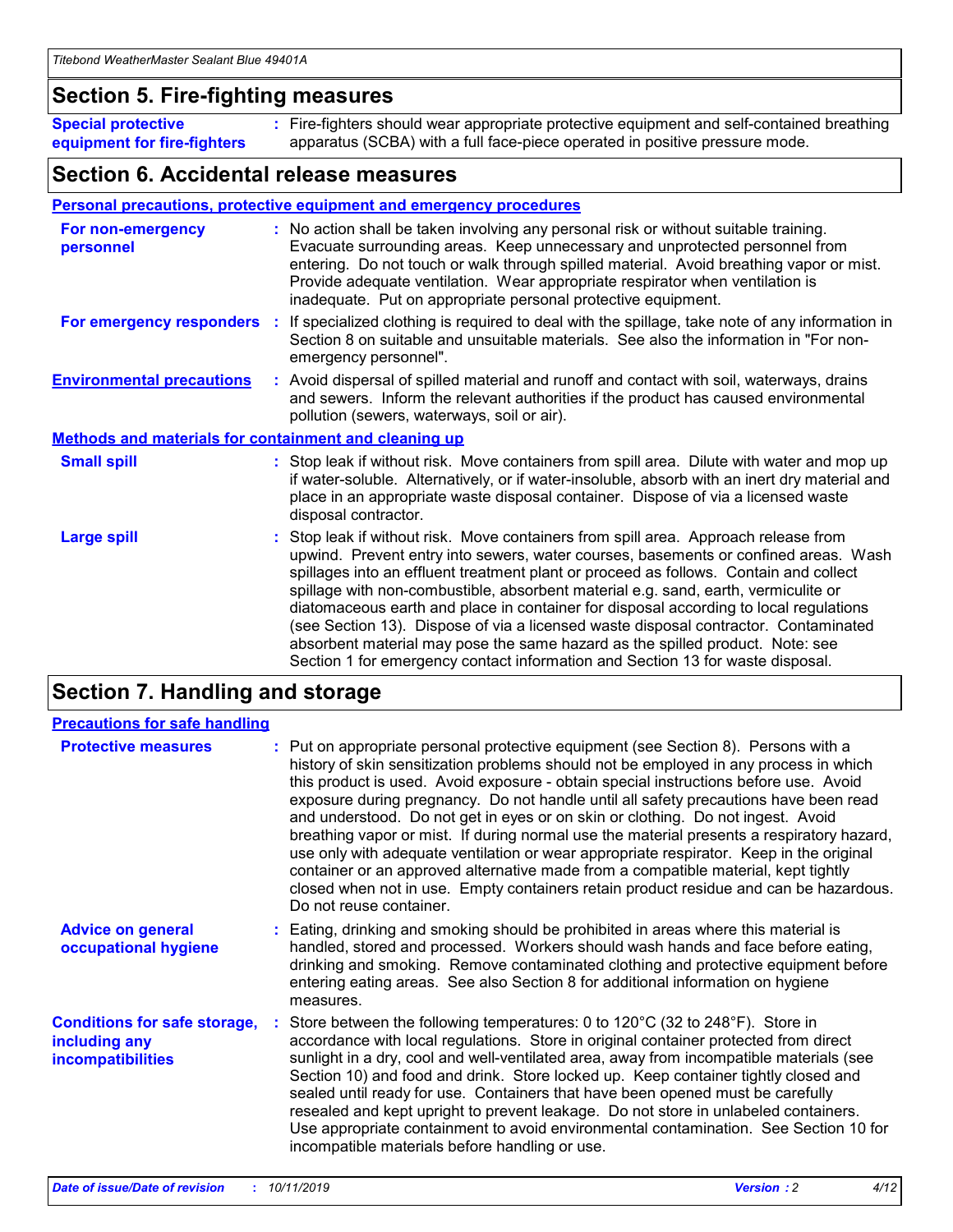## **Section 8. Exposure controls/personal protection**

### **Control parameters**

### **Occupational exposure limits**

| <b>Ingredient name</b>                               |    |                                          | <b>Exposure limits</b>                                                                                                                                                                                                                                                                                                                                                                                                                                                                                                                                                                                                 |
|------------------------------------------------------|----|------------------------------------------|------------------------------------------------------------------------------------------------------------------------------------------------------------------------------------------------------------------------------------------------------------------------------------------------------------------------------------------------------------------------------------------------------------------------------------------------------------------------------------------------------------------------------------------------------------------------------------------------------------------------|
| 3-aminopropyltriethoxysilane<br>Dibutyltin dilaurate |    |                                          | None.<br>ACGIH TLV (United States, 3/2019). Absorbed through skin.<br>Notes: as Sn<br>TWA: 0.1 mg/m <sup>3</sup> , (as Sn) 8 hours.<br>STEL: 0.2 mg/m <sup>3</sup> , (as Sn) 15 minutes.<br>NIOSH REL (United States, 10/2016). Absorbed through skin.<br>Notes: as Sn<br>TWA: 0.1 mg/m <sup>3</sup> , (as Sn) 10 hours.<br>OSHA PEL (United States, 5/2018). Notes: as Sn<br>TWA: $0.1 \text{ mg/m}^3$ , (as Sn) 8 hours.<br>OSHA PEL 1989 (United States, 3/1989). Absorbed through skin.<br>Notes: measured as Sn<br>TWA: 0.1 mg/m <sup>3</sup> , (measured as Sn) 8 hours. Form: Organic                           |
| <b>Appropriate engineering</b><br>controls           |    |                                          | : If user operations generate dust, fumes, gas, vapor or mist, use process enclosures,<br>local exhaust ventilation or other engineering controls to keep worker exposure to<br>airborne contaminants below any recommended or statutory limits.                                                                                                                                                                                                                                                                                                                                                                       |
| <b>Environmental exposure</b><br><b>controls</b>     |    |                                          | Emissions from ventilation or work process equipment should be checked to ensure<br>they comply with the requirements of environmental protection legislation. In some<br>cases, fume scrubbers, filters or engineering modifications to the process equipment<br>will be necessary to reduce emissions to acceptable levels.                                                                                                                                                                                                                                                                                          |
| <b>Individual protection measures</b>                |    |                                          |                                                                                                                                                                                                                                                                                                                                                                                                                                                                                                                                                                                                                        |
| <b>Hygiene measures</b>                              |    |                                          | : Wash hands, forearms and face thoroughly after handling chemical products, before<br>eating, smoking and using the lavatory and at the end of the working period.<br>Appropriate techniques should be used to remove potentially contaminated clothing.<br>Contaminated work clothing should not be allowed out of the workplace. Wash<br>contaminated clothing before reusing. Ensure that eyewash stations and safety<br>showers are close to the workstation location.                                                                                                                                            |
| <b>Eye/face protection</b>                           |    |                                          | : Safety eyewear complying with an approved standard should be used when a risk<br>assessment indicates this is necessary to avoid exposure to liquid splashes, mists,<br>gases or dusts. If contact is possible, the following protection should be worn, unless<br>the assessment indicates a higher degree of protection: chemical splash goggles.                                                                                                                                                                                                                                                                  |
| <b>Skin protection</b>                               |    |                                          |                                                                                                                                                                                                                                                                                                                                                                                                                                                                                                                                                                                                                        |
| <b>Hand protection</b>                               |    |                                          | : Chemical-resistant, impervious gloves complying with an approved standard should be<br>worn at all times when handling chemical products if a risk assessment indicates this is<br>necessary. Considering the parameters specified by the glove manufacturer, check<br>during use that the gloves are still retaining their protective properties. It should be<br>noted that the time to breakthrough for any glove material may be different for different<br>glove manufacturers. In the case of mixtures, consisting of several substances, the<br>protection time of the gloves cannot be accurately estimated. |
| <b>Body protection</b>                               |    | handling this product.                   | Personal protective equipment for the body should be selected based on the task being<br>performed and the risks involved and should be approved by a specialist before                                                                                                                                                                                                                                                                                                                                                                                                                                                |
| <b>Other skin protection</b>                         |    | specialist before handling this product. | : Appropriate footwear and any additional skin protection measures should be selected<br>based on the task being performed and the risks involved and should be approved by a                                                                                                                                                                                                                                                                                                                                                                                                                                          |
| <b>Respiratory protection</b>                        | ÷. | aspects of use.                          | Based on the hazard and potential for exposure, select a respirator that meets the<br>appropriate standard or certification. Respirators must be used according to a<br>respiratory protection program to ensure proper fitting, training, and other important                                                                                                                                                                                                                                                                                                                                                         |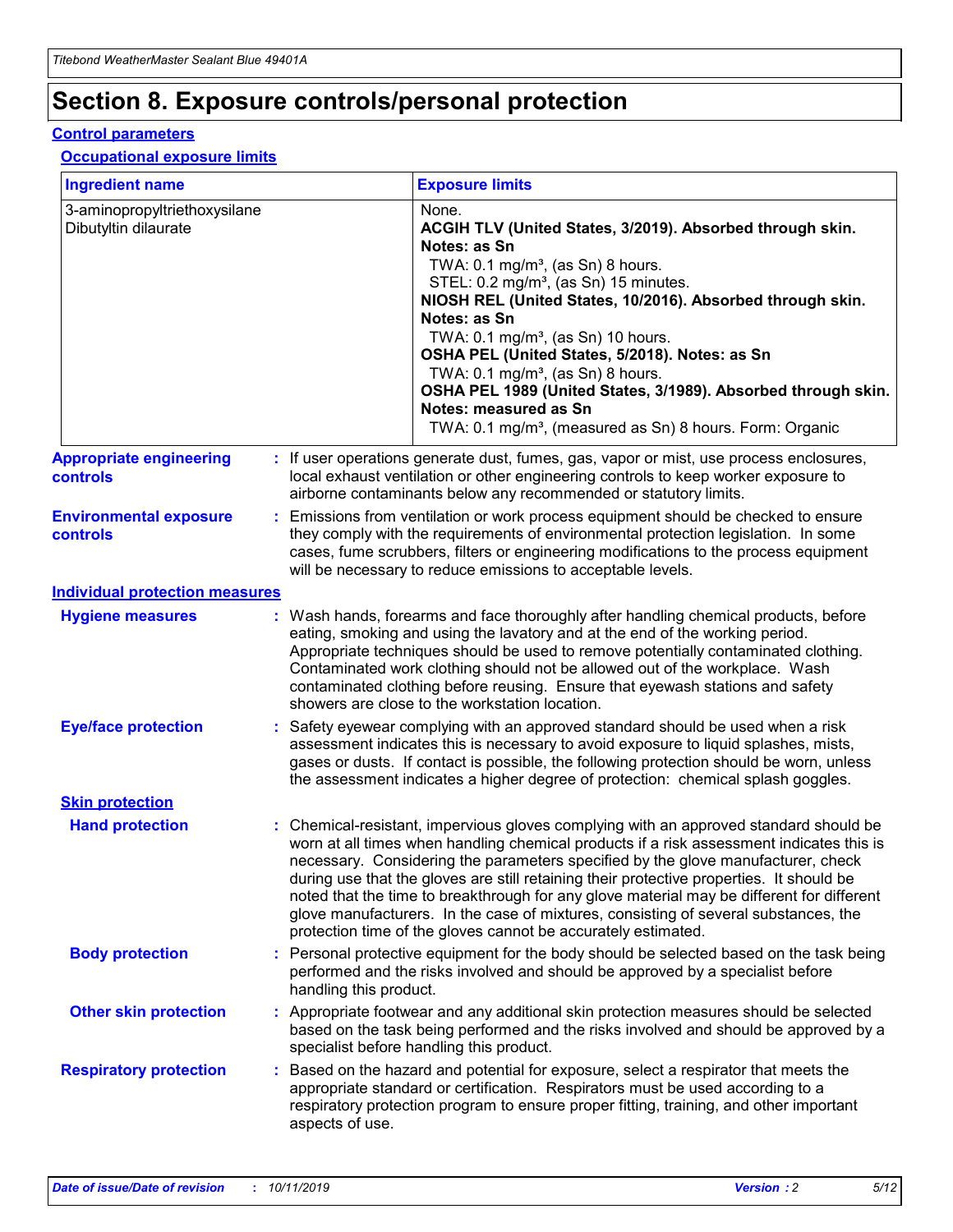## **Section 9. Physical and chemical properties**

### **Appearance**

| <b>Physical state</b>                             | : Liquid. [Paste.]                                              |
|---------------------------------------------------|-----------------------------------------------------------------|
| <b>Color</b>                                      | $:$ Blue.                                                       |
| Odor                                              | : None [Slight]                                                 |
| <b>Odor threshold</b>                             | $:$ Not available.                                              |
| рH                                                | : Not applicable.                                               |
| <b>Melting point</b>                              | : Not available.                                                |
| <b>Boiling point</b>                              | : >100°C (>212°F)                                               |
| <b>Flash point</b>                                | : Closed cup: >200°C (>392°F) [Setaflash.]                      |
| <b>Evaporation rate</b>                           | $:$ <1 (butyl acetate = 1)                                      |
| <b>Flammability (solid, gas)</b>                  | : Not available.                                                |
| Lower and upper explosive<br>(flammable) limits   | : Not available.                                                |
| <b>VOC (less water, less</b><br>exempt solvents)  | $: 0$ g/l                                                       |
| <b>Volatility</b>                                 | $: 0\%$ (w/w)                                                   |
| <b>Vapor density</b>                              | : Not available.                                                |
| <b>Relative density</b>                           | : 1.4329                                                        |
| <b>Solubility</b>                                 | Insoluble in the following materials: cold water and hot water. |
| <b>Solubility in water</b>                        | : Not available.                                                |
| <b>Partition coefficient: n-</b><br>octanol/water | $:$ Not available.                                              |
| <b>Auto-ignition temperature</b>                  | $:$ Not available.                                              |
| <b>Decomposition temperature</b>                  | : Not available.                                                |
| <b>Viscosity</b>                                  | : Not available.                                                |

## **Section 10. Stability and reactivity**

| <b>Reactivity</b>                            | : No specific test data related to reactivity available for this product or its ingredients.            |
|----------------------------------------------|---------------------------------------------------------------------------------------------------------|
| <b>Chemical stability</b>                    | : The product is stable.                                                                                |
| <b>Possibility of hazardous</b><br>reactions | : Under normal conditions of storage and use, hazardous reactions will not occur.                       |
| <b>Conditions to avoid</b>                   | : No specific data.                                                                                     |
| <b>Incompatible materials</b>                | : No specific data.                                                                                     |
| <b>Hazardous decomposition</b><br>products   | Under normal conditions of storage and use, hazardous decomposition products should<br>not be produced. |

## **Section 11. Toxicological information**

## **Information on toxicological effects**

### **Acute toxicity**

| <b>Product/ingredient name</b> | <b>Result</b>           | <b>Species</b> | <b>Dose</b>                | <b>Exposure</b> |
|--------------------------------|-------------------------|----------------|----------------------------|-----------------|
| 3-aminopropyltriethoxysilane   | <b>ILD50 Dermal</b>     | Rabbit         | 4.29 g/kg                  |                 |
| Dibutyltin dilaurate           | ILD50 Oral<br>LD50 Oral | Rat<br>Rat     | $1.57$ g/kg<br>175 $mg/kg$ |                 |
|                                |                         |                |                            |                 |

**Irritation/Corrosion**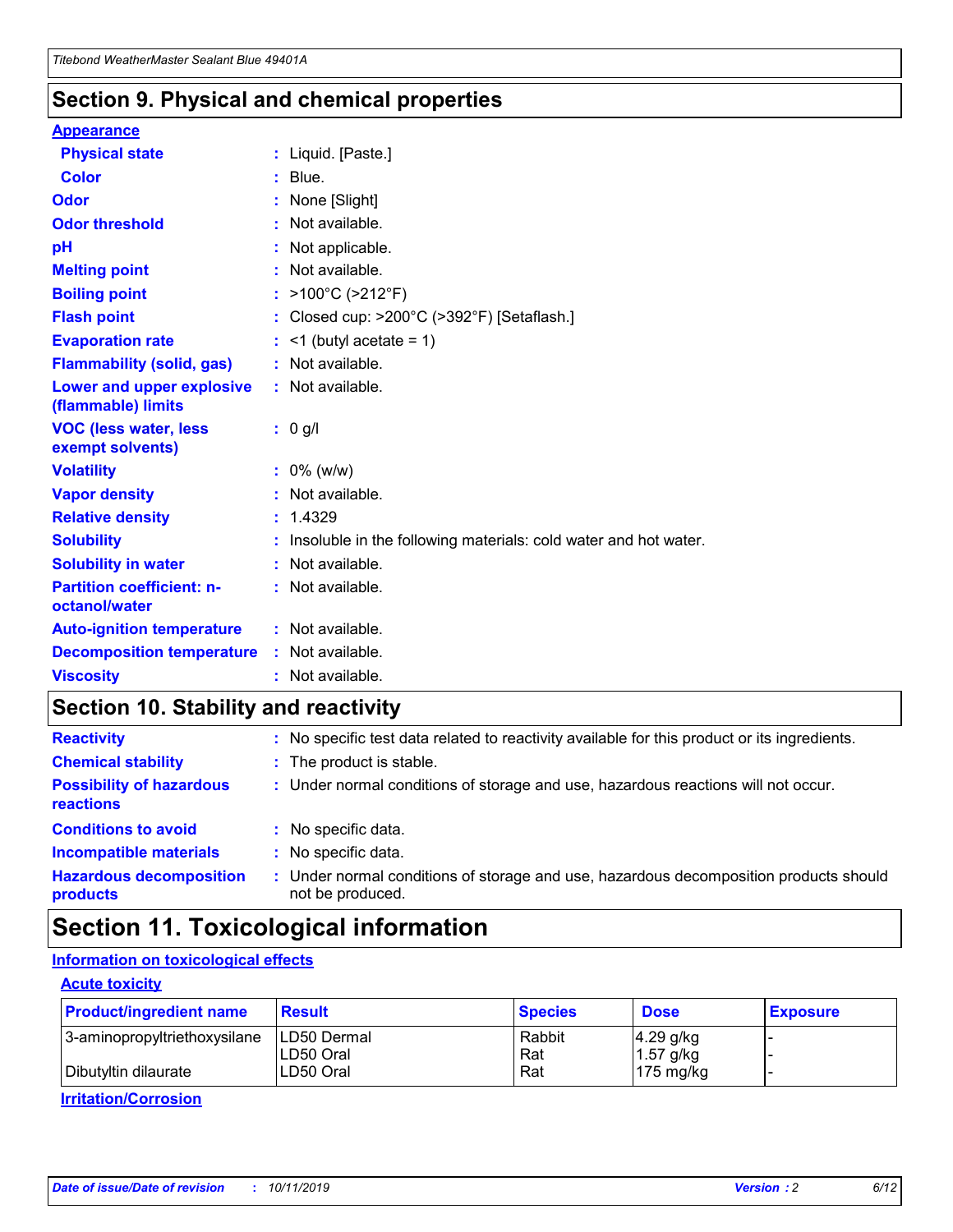## **Section 11. Toxicological information**

| <b>Product/ingredient name</b> | <b>Result</b>                 | <b>Species</b> | <b>Score</b> | <b>Exposure</b>           | <b>Observation</b> |
|--------------------------------|-------------------------------|----------------|--------------|---------------------------|--------------------|
| 3-aminopropyltriethoxysilane   | Eyes - Mild irritant          | Rabbit         |              | $100 \text{ mg}$          |                    |
|                                | Eyes - Severe irritant        | Rabbit         |              | 24 hours 750              |                    |
|                                |                               |                |              | ug                        |                    |
|                                | <b>Skin - Severe irritant</b> | Rabbit         |              | 24 hours 5                | -                  |
| Dibutyltin dilaurate           | Eyes - Moderate irritant      | Rabbit         |              | mq<br><b>24 hours 100</b> |                    |
|                                |                               |                |              | mg                        |                    |
|                                | Skin - Severe irritant        | Rabbit         |              | 500 mg                    |                    |

### **Sensitization**

Not available.

### **Mutagenicity**

Not available.

#### **Carcinogenicity**

Not available.

#### **Reproductive toxicity**

Not available.

#### **Teratogenicity**

Not available.

### **Specific target organ toxicity (single exposure)**

Not available.

#### **Specific target organ toxicity (repeated exposure)**

| <b>Name</b>                                                                         |                                                                            | <b>Category</b>                                     | <b>Route of</b><br>exposure | <b>Target organs</b> |
|-------------------------------------------------------------------------------------|----------------------------------------------------------------------------|-----------------------------------------------------|-----------------------------|----------------------|
| Dibutyltin dilaurate                                                                |                                                                            | Category 1                                          |                             | respiratory system   |
| <b>Aspiration hazard</b><br>Not available.                                          |                                                                            |                                                     |                             |                      |
| <b>Information on the likely</b><br>routes of exposure                              | : Not available.                                                           |                                                     |                             |                      |
| <b>Potential acute health effects</b>                                               |                                                                            |                                                     |                             |                      |
| <b>Eye contact</b>                                                                  | : May cause eye irritation.                                                |                                                     |                             |                      |
| <b>Inhalation</b>                                                                   |                                                                            | : No known significant effects or critical hazards. |                             |                      |
| <b>Skin contact</b>                                                                 | : May cause skin irritation.                                               |                                                     |                             |                      |
| <b>Ingestion</b>                                                                    |                                                                            | : No known significant effects or critical hazards. |                             |                      |
| <b>Symptoms related to the physical, chemical and toxicological characteristics</b> |                                                                            |                                                     |                             |                      |
| <b>Eye contact</b>                                                                  | irritation<br>watering<br>redness                                          | : Adverse symptoms may include the following:       |                             |                      |
| <b>Inhalation</b>                                                                   | reduced fetal weight<br>increase in fetal deaths<br>skeletal malformations | : Adverse symptoms may include the following:       |                             |                      |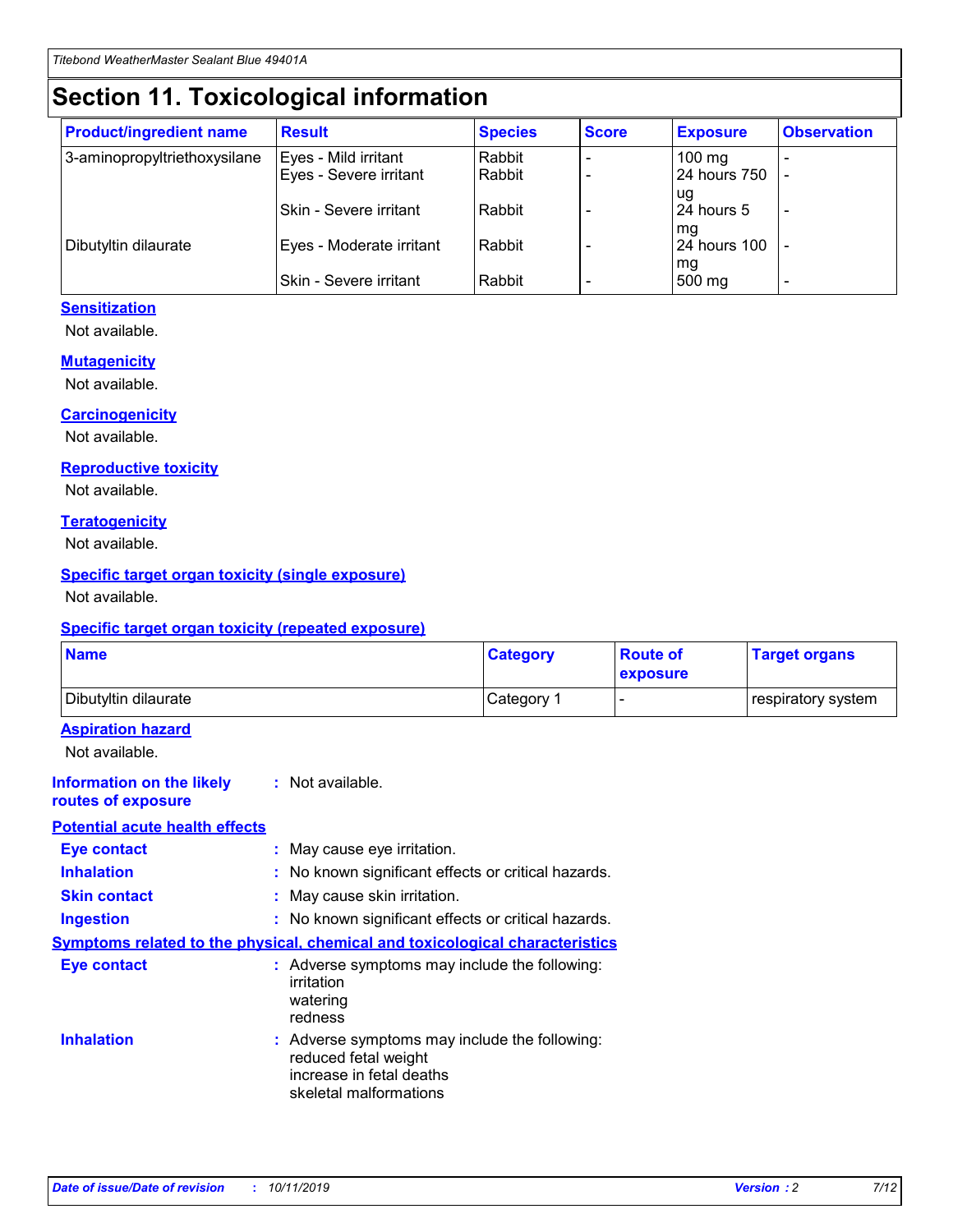## **Section 11. Toxicological information**

| <b>Skin contact</b>                     | : Adverse symptoms may include the following:<br>irritation<br>redness<br>reduced fetal weight<br>increase in fetal deaths<br>skeletal malformations |
|-----------------------------------------|------------------------------------------------------------------------------------------------------------------------------------------------------|
| <b>Ingestion</b>                        | : Adverse symptoms may include the following:<br>reduced fetal weight<br>increase in fetal deaths<br>skeletal malformations                          |
|                                         | Delayed and immediate effects and also chronic effects from short and long term exposure                                                             |
| <b>Short term exposure</b>              |                                                                                                                                                      |
| <b>Potential immediate</b><br>effects   | : Not available.                                                                                                                                     |
| <b>Potential delayed effects</b>        | : Not available.                                                                                                                                     |
| <b>Long term exposure</b>               |                                                                                                                                                      |
| <b>Potential immediate</b><br>effects   | : Not available.                                                                                                                                     |
| <b>Potential delayed effects</b>        | : Not available.                                                                                                                                     |
| <b>Potential chronic health effects</b> |                                                                                                                                                      |
| Not available.                          |                                                                                                                                                      |
| <b>General</b>                          | : Once sensitized, a severe allergic reaction may occur when subsequently exposed to<br>very low levels.                                             |
| <b>Carcinogenicity</b>                  | : No known significant effects or critical hazards.                                                                                                  |
| <b>Mutagenicity</b>                     | No known significant effects or critical hazards.                                                                                                    |
| <b>Teratogenicity</b>                   | May damage the unborn child.                                                                                                                         |
| <b>Developmental effects</b>            | No known significant effects or critical hazards.                                                                                                    |
| <b>Fertility effects</b>                | : May damage fertility.                                                                                                                              |
| <b>Numerical measures of toxicity</b>   |                                                                                                                                                      |
| <b>Acute toxicity estimates</b>         |                                                                                                                                                      |
|                                         |                                                                                                                                                      |

Not available.

## **Section 12. Ecological information**

### **Toxicity**

| <b>Product/ingredient name</b> | <b>Result</b>                     | <b>Species</b>                       | <b>Exposure</b> |
|--------------------------------|-----------------------------------|--------------------------------------|-----------------|
| Dibutyltin dilaurate           | Chronic EC10 > 2 mg/l Fresh water | Algae - Scenedesmus<br>I subspicatus | l 96 hours      |

## **Persistence and degradability**

| <b>Product/ingredient name</b> | <b>Test</b>                                                                    | <b>Result</b>  |  | <b>Dose</b>       | <b>Inoculum</b>         |
|--------------------------------|--------------------------------------------------------------------------------|----------------|--|-------------------|-------------------------|
| Dibutyltin dilaurate           | OECD 301F<br>Ready<br>Biodegradability -<br>Manometric<br>Respirometry<br>Test | 23 % - 28 days |  |                   |                         |
| <b>Product/ingredient name</b> | <b>Aquatic half-life</b>                                                       |                |  | <b>Photolysis</b> | <b>Biodegradability</b> |
| Dibutyltin dilaurate           |                                                                                |                |  |                   | Inherent                |

## **Bioaccumulative potential**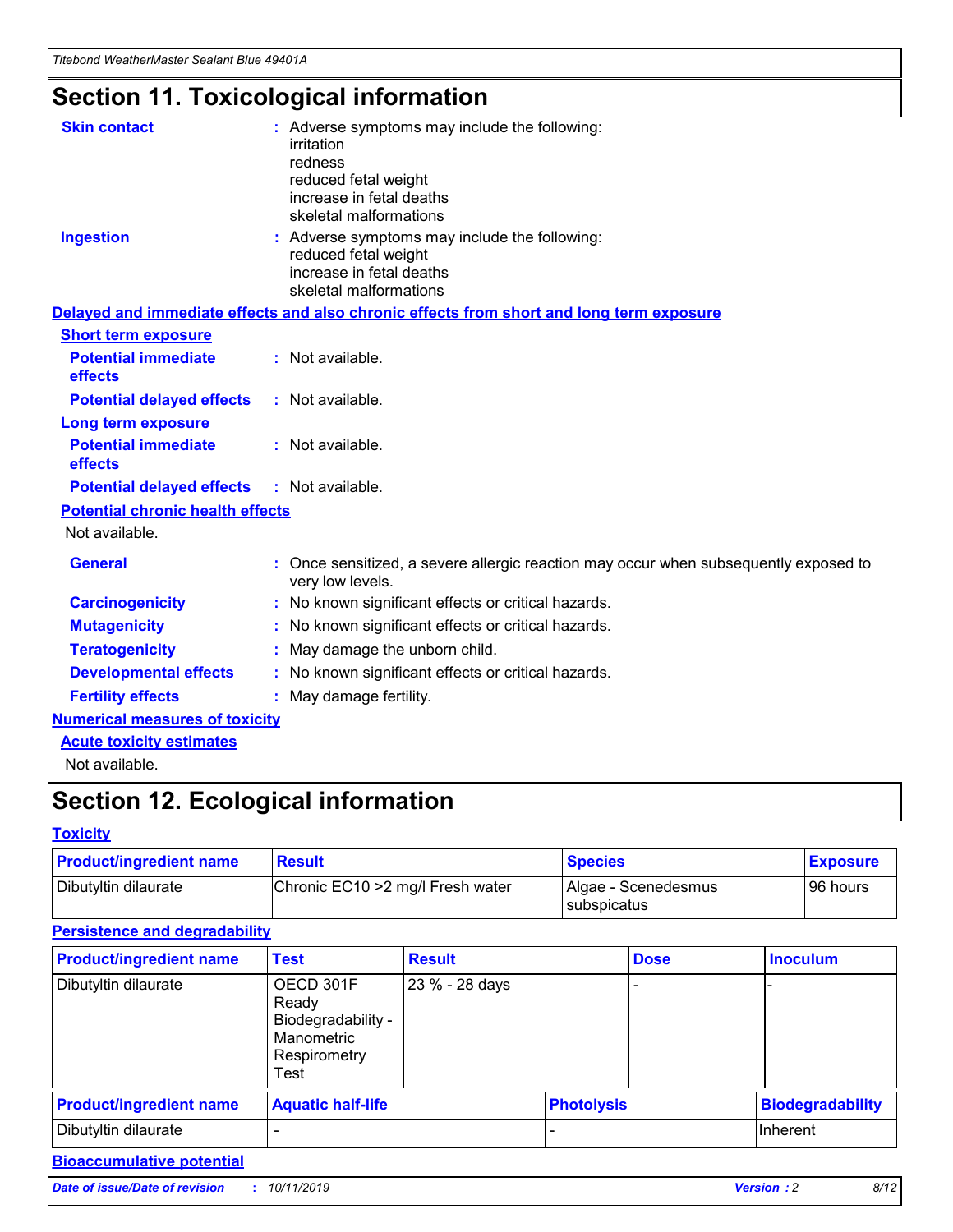## **Section 12. Ecological information**

| <b>Product/ingredient name</b> | $LoaPow$ | <b>BCF</b> | <b>Potential</b> |
|--------------------------------|----------|------------|------------------|
| 3-aminopropyltriethoxysilane   | 1.7      | 3.4        | low              |
| Dibutyltin dilaurate           | 4.44     | 2.91       | low              |

#### **Mobility in soil**

| <b>Soil/water partition</b><br>coefficient (K <sub>oc</sub> ) | : Not available.                                    |
|---------------------------------------------------------------|-----------------------------------------------------|
| <b>Other adverse effects</b>                                  | : No known significant effects or critical hazards. |

## **Section 13. Disposal considerations**

| <b>Disposal methods</b> |
|-------------------------|

**Disposal methods** : The generation of waste should be avoided or minimized wherever possible. Disposal of this product, solutions and any by-products should at all times comply with the requirements of environmental protection and waste disposal legislation and any regional local authority requirements. Dispose of surplus and non-recyclable products via a licensed waste disposal contractor. Waste should not be disposed of untreated to the sewer unless fully compliant with the requirements of all authorities with jurisdiction. Waste packaging should be recycled. Incineration or landfill should only be considered when recycling is not feasible. This material and its container must be disposed of in a safe way. Care should be taken when handling emptied containers that have not been cleaned or rinsed out. Empty containers or liners may retain some product residues. Avoid dispersal of spilled material and runoff and contact with soil, waterways, drains and sewers.

## **Section 14. Transport information**

|                                      | <b>DOT</b><br><b>Classification</b> | <b>TDG</b><br><b>Classification</b> | <b>Mexico</b><br><b>Classification</b> | <b>ADR/RID</b>           | <b>IMDG</b>              | <b>IATA</b>    |
|--------------------------------------|-------------------------------------|-------------------------------------|----------------------------------------|--------------------------|--------------------------|----------------|
| <b>UN number</b>                     | Not regulated.                      | Not regulated.                      | Not regulated.                         | Not regulated.           | Not regulated.           | Not regulated. |
| <b>UN proper</b><br>shipping name    |                                     |                                     |                                        |                          |                          |                |
| <b>Transport</b><br>hazard class(es) | $\overline{\phantom{a}}$            | $\overline{\phantom{0}}$            | $\overline{\phantom{0}}$               | $\overline{\phantom{0}}$ | $\overline{\phantom{0}}$ | $\blacksquare$ |
| <b>Packing group</b>                 | $\overline{\phantom{a}}$            |                                     |                                        |                          | -                        |                |
| <b>Environmental</b><br>hazards      | No.                                 | No.                                 | No.                                    | No.                      | No.                      | No.            |

## **Section 15. Regulatory information**

### **U.S. Federal regulations**

### **SARA 302/304**

### **Composition/information on ingredients**

No products were found.

**SARA 304 RQ :** Not applicable.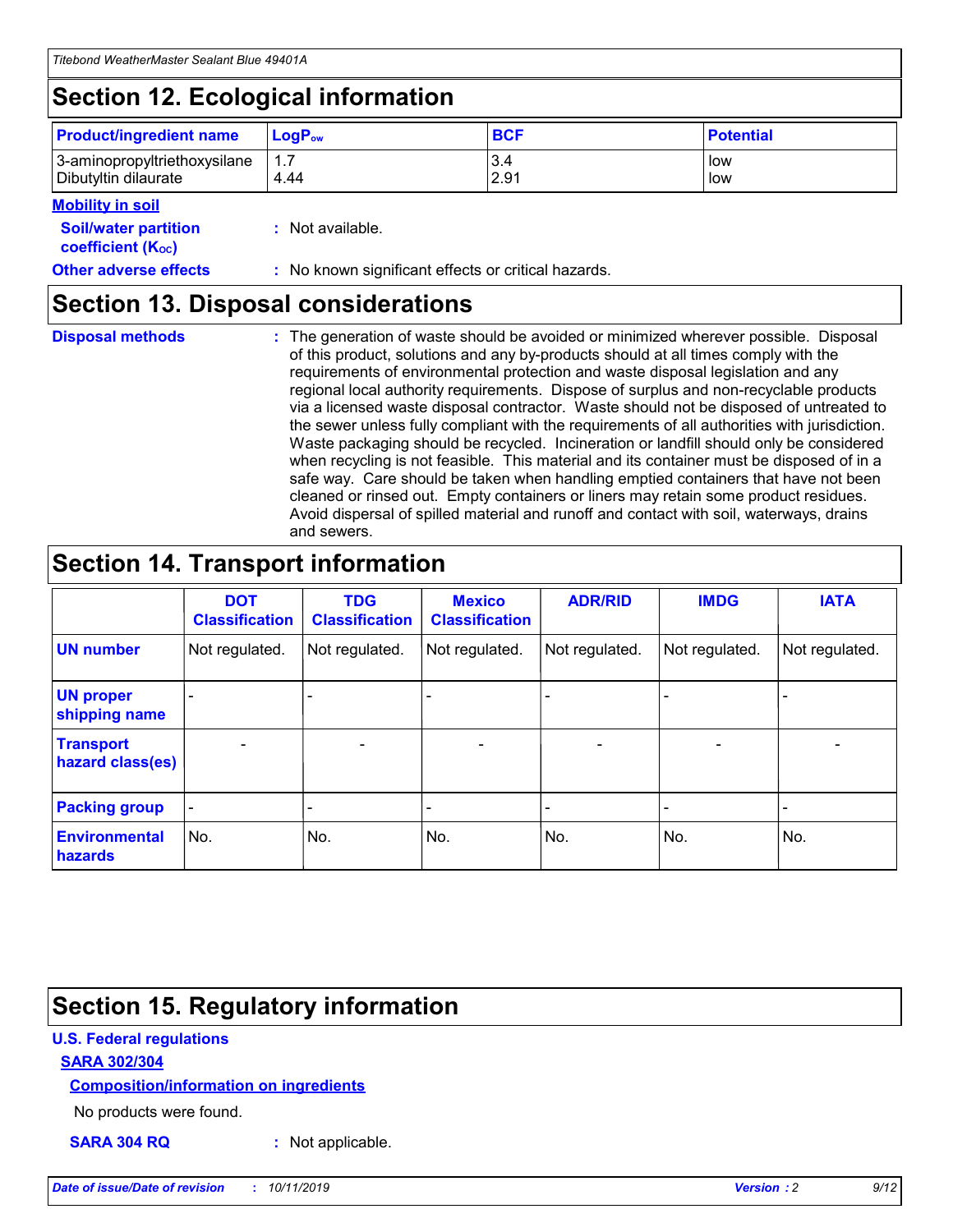## **Section 15. Regulatory information**

### **SARA 311/312**

**Classification :** EYE IRRITATION - Category 2B SKIN SENSITIZATION - Category 1 TOXIC TO REPRODUCTION (Fertility) - Category 1B TOXIC TO REPRODUCTION (Unborn child) - Category 1B

### **Composition/information on ingredients**

| <b>Name</b>                  | $\frac{9}{6}$ | <b>Classification</b>                                  |
|------------------------------|---------------|--------------------------------------------------------|
| 3-aminopropyltriethoxysilane | $\leq$ 3      | <b>FLAMMABLE LIQUIDS - Category 4</b>                  |
|                              |               | <b>ACUTE TOXICITY (oral) - Category 4</b>              |
|                              |               | SKIN IRRITATION - Category 2                           |
|                              |               | EYE IRRITATION - Category 2A                           |
| Dibutyltin dilaurate         | ≤0.3          | <b>ACUTE TOXICITY (oral) - Category 3</b>              |
|                              |               | SKIN CORROSION - Category 1C                           |
|                              |               | SERIOUS EYE DAMAGE - Category 1                        |
|                              |               | SKIN SENSITIZATION - Category 1                        |
|                              |               | <b>GERM CELL MUTAGENICITY - Category 2</b>             |
|                              |               | <b>TOXIC TO REPRODUCTION (Fertility) - Category 1B</b> |
|                              |               | TOXIC TO REPRODUCTION (Unborn child) - Category 1B     |
|                              |               | SPECIFIC TARGET ORGAN TOXICITY (REPEATED               |
|                              |               | EXPOSURE) (respiratory system) - Category 1            |

### **State regulations**

| <b>Massachusetts</b> | : None of the components are listed. |
|----------------------|--------------------------------------|
| <b>New York</b>      | : None of the components are listed. |
| <b>New Jersey</b>    | : None of the components are listed. |
| <b>Pennsylvania</b>  | : None of the components are listed. |

### **California Prop. 65**

**A** WARNING: This product can expose you to methanol, which is known to the State of California to cause birth defects or other reproductive harm. For more information go to www.P65Warnings.ca.gov.

| <b>Ingredient name</b> | No significant risk Maximum<br>level | acceptable dosage<br>level |
|------------------------|--------------------------------------|----------------------------|
| methanol               |                                      | Yes.                       |

### **International regulations**

**Chemical Weapon Convention List Schedules I, II & III Chemicals** Not listed.

### **Montreal Protocol**

Not listed.

### **Stockholm Convention on Persistent Organic Pollutants**

Not listed.

## **UNECE Aarhus Protocol on POPs and Heavy Metals**

Not listed.

### **Inventory list**

## **China :** All components are listed or exempted.

#### **United States TSCA 8(b) inventory :** All components are active or exempted.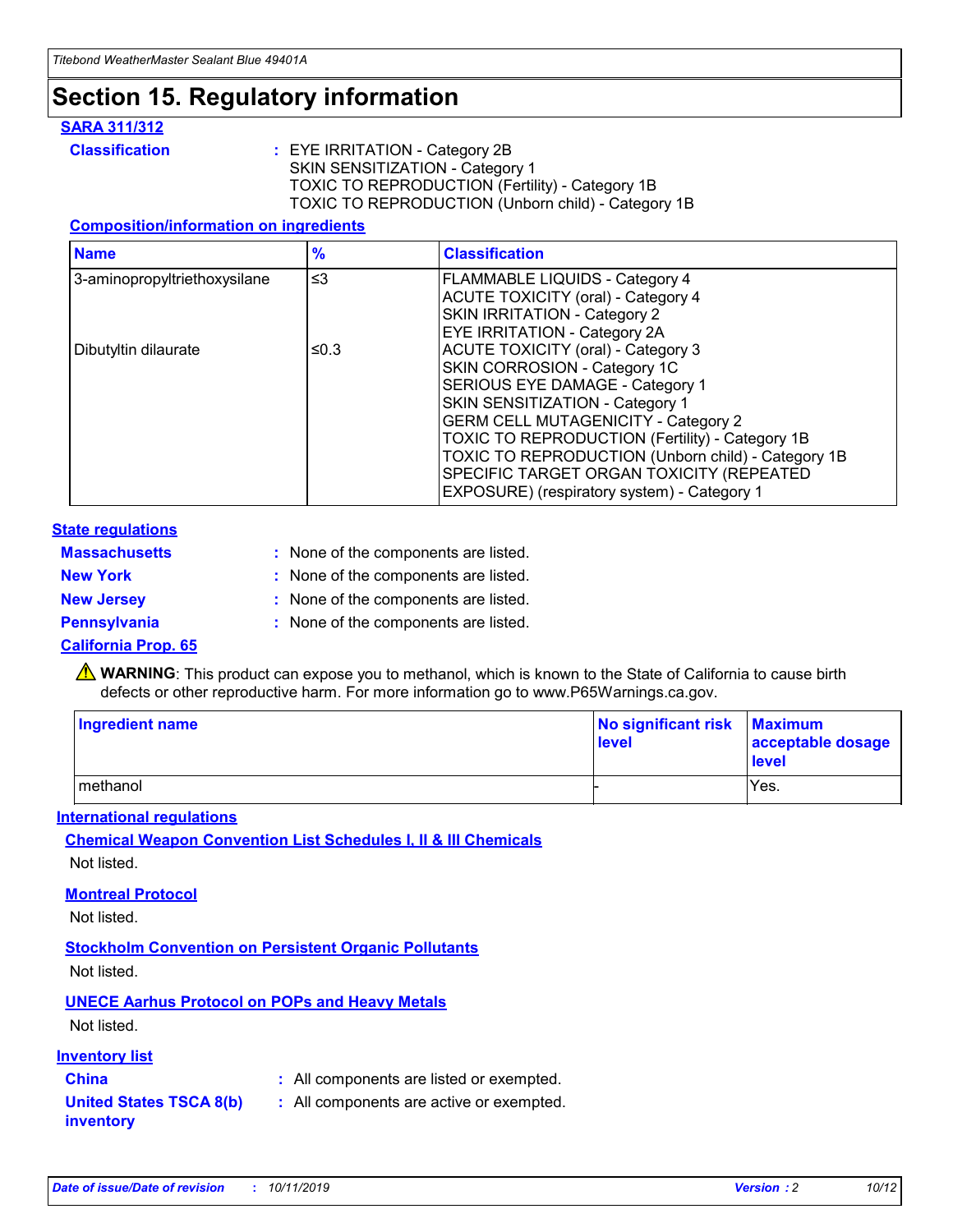## **Section 16. Other information**

**Hazardous Material Information System (U.S.A.)**



**Caution: HMIS® ratings are based on a 0-4 rating scale, with 0 representing minimal hazards or risks, and 4 representing significant hazards or risks. Although HMIS® ratings and the associated label are not required on SDSs or products leaving a facility under 29 CFR 1910.1200, the preparer may choose to provide them. HMIS® ratings are to be used with a fully implemented HMIS® program. HMIS® is a registered trademark and service mark of the American Coatings Association, Inc.**

**The customer is responsible for determining the PPE code for this material. For more information on HMIS® Personal Protective Equipment (PPE) codes, consult the HMIS® Implementation Manual.**

### **National Fire Protection Association (U.S.A.)**



**Reprinted with permission from NFPA 704-2001, Identification of the Hazards of Materials for Emergency Response Copyright ©1997, National Fire Protection Association, Quincy, MA 02269. This reprinted material is not the complete and official position of the National Fire Protection Association, on the referenced subject which is represented only by the standard in its entirety.**

**Copyright ©2001, National Fire Protection Association, Quincy, MA 02269. This warning system is intended to be interpreted and applied only by properly trained individuals to identify fire, health and reactivity hazards of chemicals. The user is referred to certain limited number of chemicals with recommended classifications in NFPA 49 and NFPA 325, which would be used as a guideline only. Whether the chemicals are classified by NFPA or not, anyone using the 704 systems to classify chemicals does so at their own risk.**

#### **Procedure used to derive the classification**

|                                                                                                                                  | <b>Classification</b>                                                                                                                                                                                                                                                                                                                                                                                                                                                                                                                                                           | <b>Justification</b>                                                     |
|----------------------------------------------------------------------------------------------------------------------------------|---------------------------------------------------------------------------------------------------------------------------------------------------------------------------------------------------------------------------------------------------------------------------------------------------------------------------------------------------------------------------------------------------------------------------------------------------------------------------------------------------------------------------------------------------------------------------------|--------------------------------------------------------------------------|
| <b>EYE IRRITATION - Category 2B</b><br>SKIN SENSITIZATION - Category 1<br><b>TOXIC TO REPRODUCTION (Fertility) - Category 1B</b> | TOXIC TO REPRODUCTION (Unborn child) - Category 1B                                                                                                                                                                                                                                                                                                                                                                                                                                                                                                                              | Expert judgment<br>Expert judgment<br>Expert judgment<br>Expert judgment |
| <b>History</b>                                                                                                                   |                                                                                                                                                                                                                                                                                                                                                                                                                                                                                                                                                                                 |                                                                          |
| Date of printing                                                                                                                 | : 4/22/2022                                                                                                                                                                                                                                                                                                                                                                                                                                                                                                                                                                     |                                                                          |
| Date of issue/Date of<br>revision                                                                                                | : 10/11/2019                                                                                                                                                                                                                                                                                                                                                                                                                                                                                                                                                                    |                                                                          |
| Date of previous issue                                                                                                           | : 10/16/2020                                                                                                                                                                                                                                                                                                                                                                                                                                                                                                                                                                    |                                                                          |
| <b>Version</b>                                                                                                                   | $\therefore$ 2                                                                                                                                                                                                                                                                                                                                                                                                                                                                                                                                                                  |                                                                          |
| <b>Key to abbreviations</b>                                                                                                      | $\therefore$ ATE = Acute Toxicity Estimate<br><b>BCF</b> = Bioconcentration Factor<br>GHS = Globally Harmonized System of Classification and Labelling of Chemicals<br>IATA = International Air Transport Association<br><b>IBC</b> = Intermediate Bulk Container<br><b>IMDG = International Maritime Dangerous Goods</b><br>LogPow = logarithm of the octanol/water partition coefficient<br>MARPOL = International Convention for the Prevention of Pollution From Ships, 1973<br>as modified by the Protocol of 1978. ("Marpol" = marine pollution)<br>$UN = United Nations$ |                                                                          |